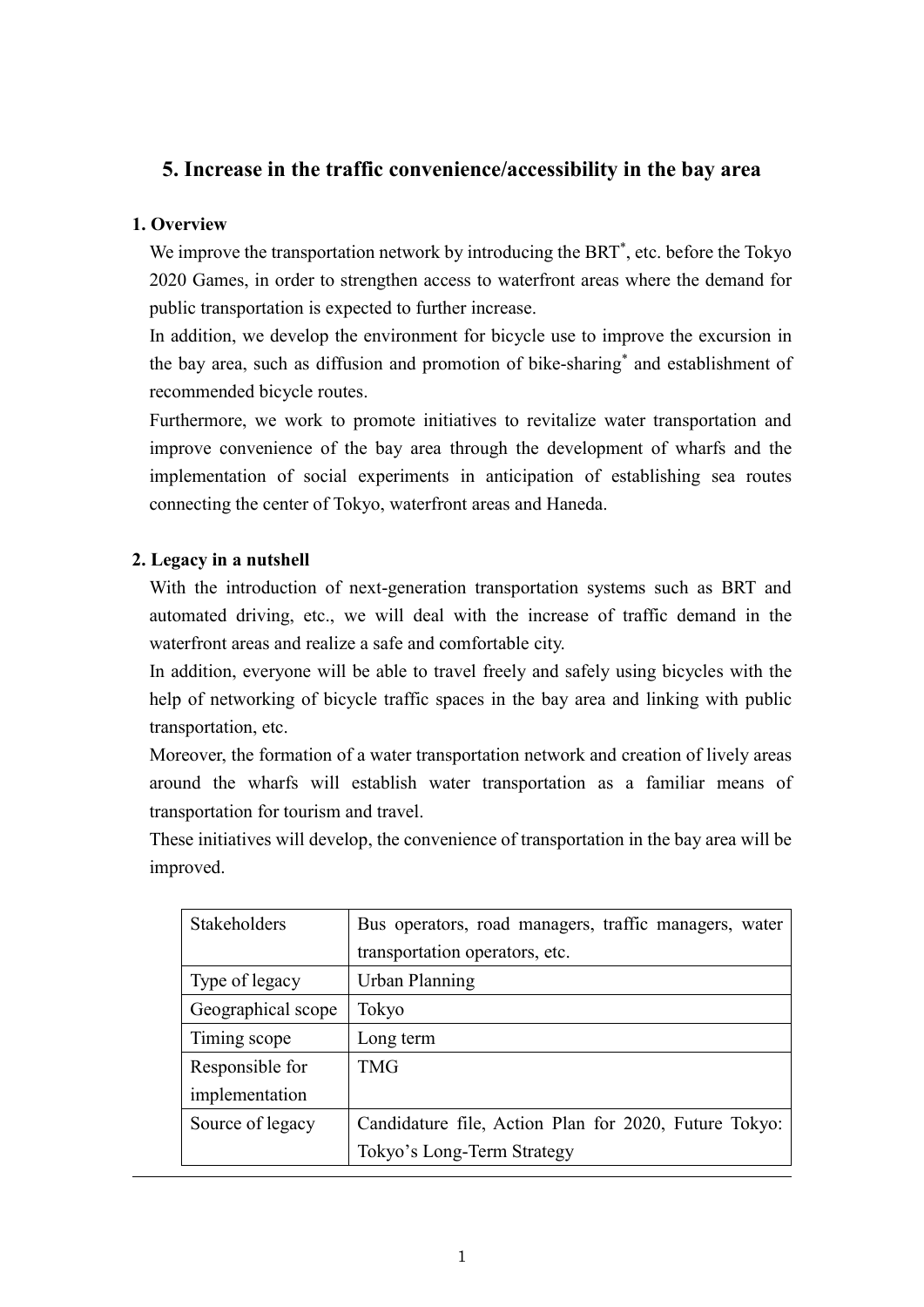| Associated SDGs   3-Good Health and Well-Being, 6-Clean Water and |  |
|-------------------------------------------------------------------|--|
| Sanitation, 9-Industry, Innovation, and Infrastructure, 10-       |  |
| Reduced Inequalities, 11- Sustainable Cities and                  |  |
| Communities, 13-Climate Action, 15-Life on Land                   |  |

## **3. Development**

## **(1) Why**

Prior to the decision to host the Tokyo 2020 Games, TMG has been working on the development of transportation infrastructure, including the extension of wide-area arterial roads, Tokyo Waterfront Area Rapid Transit, and the Waterfront New Transit "Yurikamome", in order to improve the transportation convenience in the bay area. In anticipation of the delivery of the Games, the preparation of the competition venues and the Olympic and Paralympic Village and the development of the former Olympic and Paralympic Village are planned in the bay area, and the traffic demand is expected to further increase, so it is necessary to develop a transportation network meeting the increased demand.

## **(2) When**

| FY2014 | The "Basic Policy on Public Transportation Connecting the Center of             |
|--------|---------------------------------------------------------------------------------|
|        | Tokyo and the Waterfront City -Necessity of Medium-scale                        |
|        | Transportation Centered on BRT-" was formulated                                 |
|        | *This indicates the policy of TMG for the development of medium-scale public    |
|        | transportation meeting the traffic demand expected in anticipation of the Tokyo |
|        | 2020 Games in the area from the center of Tokyo to the waterfront city via      |
|        | Kachidoki                                                                       |
| FY2015 | The "Basic Plan for BRT Connecting the Center of Tokyo and the                  |
|        | Waterfront City" was formulated                                                 |
|        | *This indicates the basic concept necessary for BRT operation                   |
|        | The BRT operators were selected                                                 |
|        | The recommended bicycle routes were established in anticipation of              |
|        | the Tokyo 2020 Games                                                            |
|        | The wide-area mutual utilization of bike-sharing started                        |
| FY2016 | The "Operation Plan for BRT Connecting the Center of Tokyo and                  |
|        | the Waterfront City" was formulated                                             |
|        | *This indicates how to proceed with BRT operation and specific operation        |
|        | details                                                                         |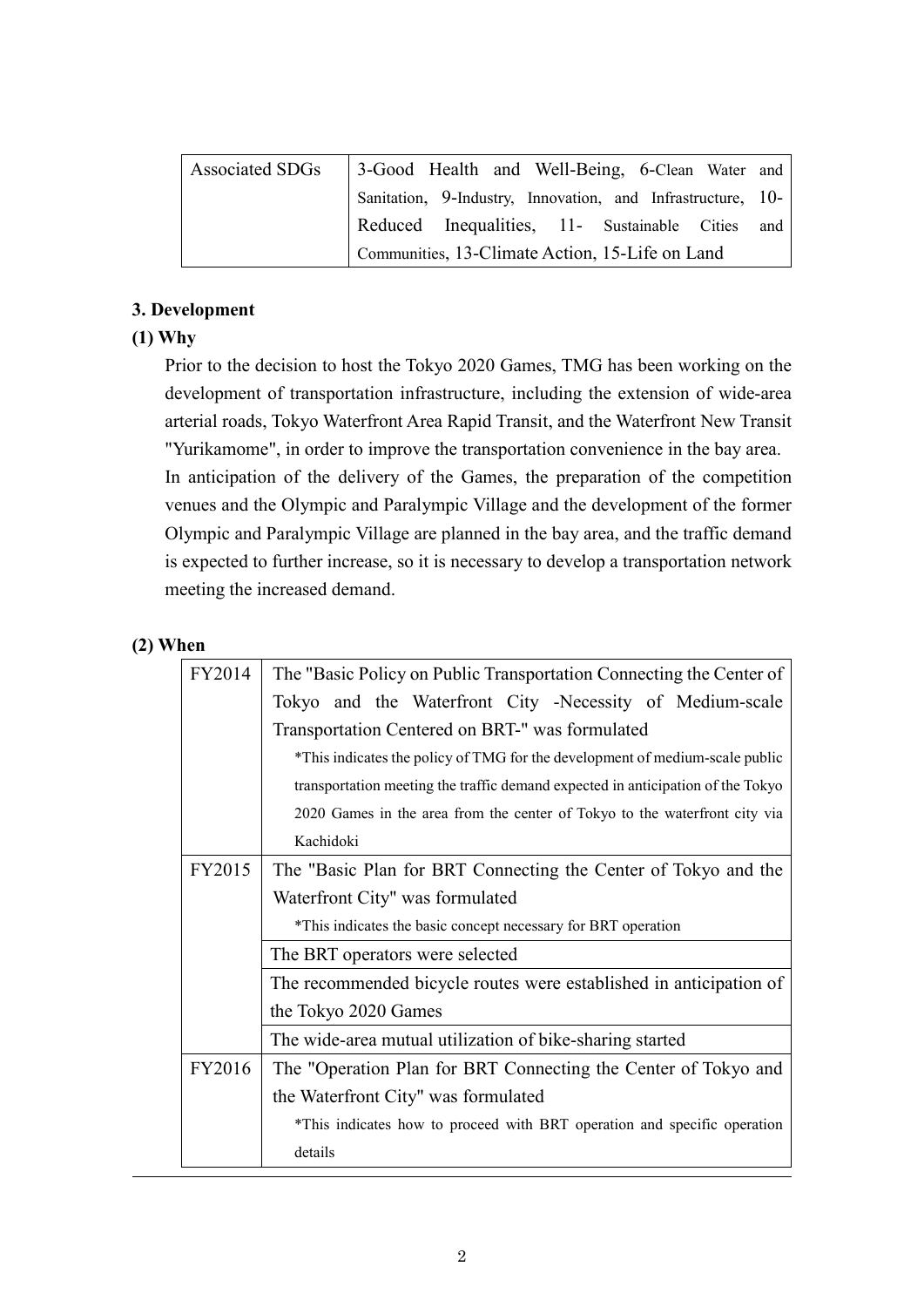|               | The social experiments for vitalizing water transportation and           |
|---------------|--------------------------------------------------------------------------|
|               | environmental development to promote private operations started          |
| FY2018        | The "Operation Plan for BRT Connecting the Center of Tokyo and the       |
|               | Seaside Sub-center" was revised                                          |
|               | *The operation plan formulated in FY2016 was revised based on changes in |
|               | surrounding conditions                                                   |
| <b>FY2020</b> | Pre-operation of BRT (first stage) started                               |

#### **(3) Who**

TMG

### **(4) How**

- ① **Development of the transportation network through introduction of BRT, etc. for the purpose of flexibly dealing with traffic demand**
	- $\circ$  In anticipation of the operation of BRT, based on the "Operation Plan for BRT Connecting the Center of Tokyo and the Waterfront City", we will conduct local adjustment and discussions with related parties (related wards, road managers, traffic managers, burying work companies, etc.) regarding facility development, etc., and we renovated station squares along the Rinkai Line (at Tokyo Teleport Station and Kokusai-Tenjijo Station) where the bus stop facilities are installed.
	- $\degree$  Pre-operation of BRT (1<sup>st</sup> stage) started in October 2020. The 2<sup>nd</sup> stage of the pre-operation will begin after the Games, and in FY2022 or later, after the opening of the town that leverages the Olympic and Paralympic Village, fullscale operation will start. Fuel-cell vehicles will be introduced in stages.



[1] Partly based on Tokyo BRT pamphlet (TMG)

<sup>[2]</sup> Tokyo BRT pamphlet (TMG)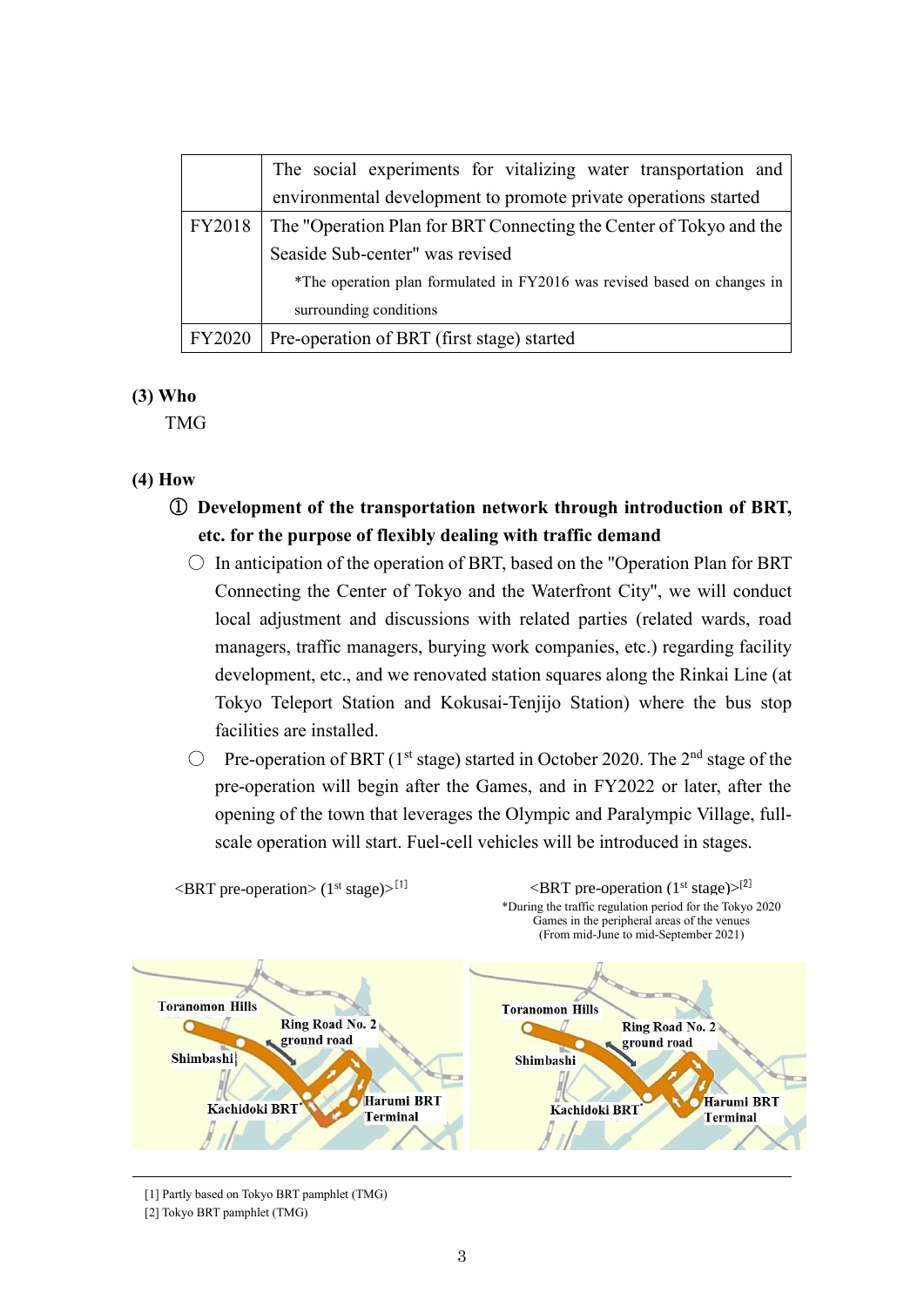



 $\leq$ BRT pre-operation $>$  (2<sup>nd</sup> stage)<sup>[3]</sup>

 $\le$ Full-scale operation $>^{[4]}$ 

- $\circ$  In anticipation of the BRT, we empirically introduce the technology of nextgeneration urban transportation system (ART) such as automated driving for "safety and security" in public transportation that is planned to be developed in the "Strategic Innovation Creation Program (SIP)" being promoted by the Cabinet Office.
- $\circ$  We deal with traffic demand accurately by expanding bus routes such as metropolitan buses quickly and flexibly according to the development status of the waterfront area.
- $\circ$  We opened the ground road of the Ring Road No.2 in March 2020
- $\bigcirc$  Moreover, in order to improve the convenience of access for the entire waterfront area, we deepen the discussion on the railway network in consideration of Report No. 198 of the Transport Policy Council.

### ② **Establishing an environment for bicycle use that enhances excursion**

 $\bigcirc$  Based on the "Tokyo Bicycle Traveling Space" Development Promotion Plan",

<sup>[3][4][5]</sup> Tokyo BRT pamphlet (TMG)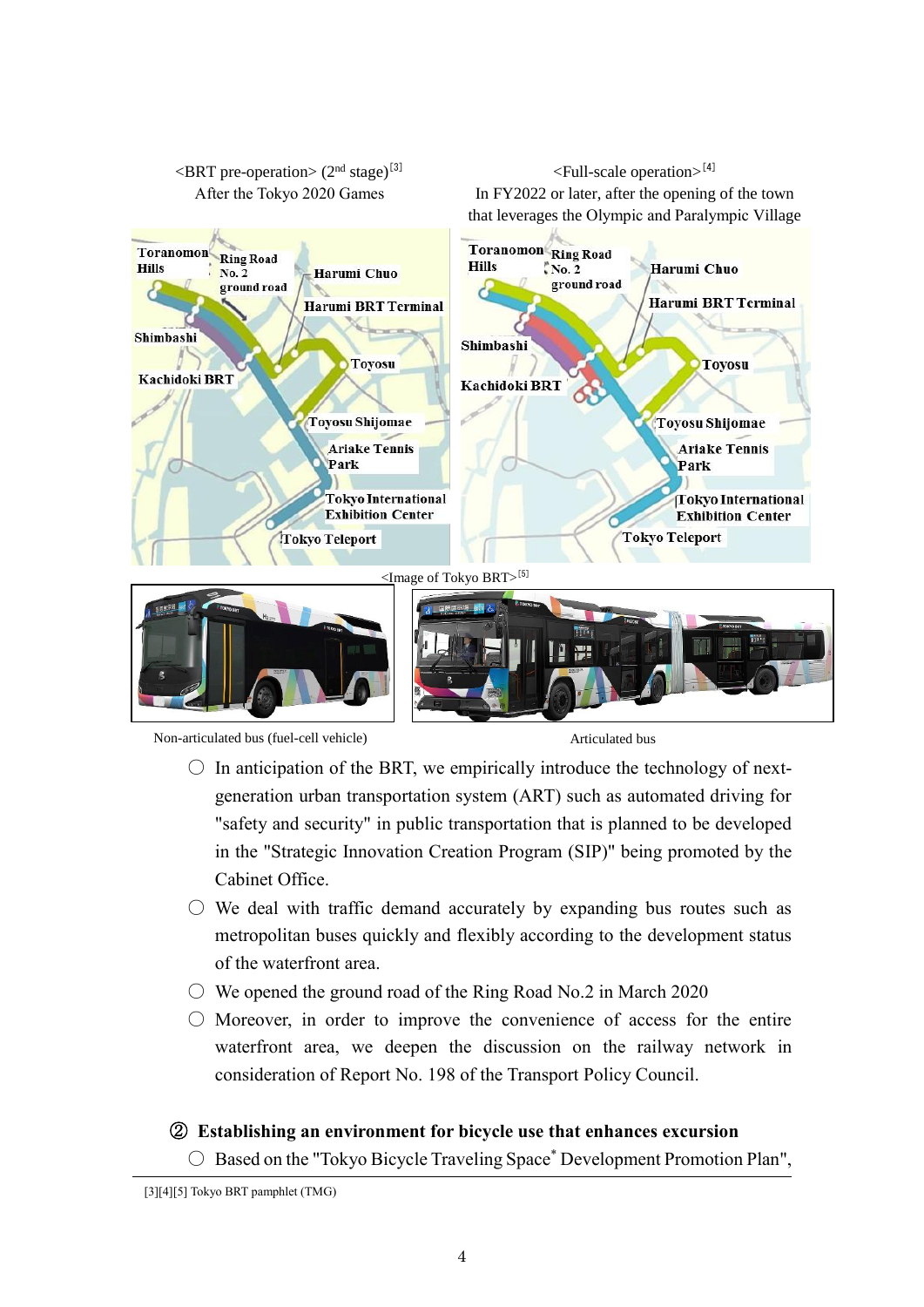etc., we proceed with the development of bicycle traveling spaces along metropolitan and harbor roads, etc. \*

 $\bigcirc$  In the vicinity of the competition venues, etc., we improve the convenience and comfort of users by developing recommended cycling routes that connect bicycle traveling spaces along national, metropolitan, and ward roads. In this approach, the subsidy system for wards provides financial



support in addition to technical aspects and promote the development of ward roads.

- $\circ$  Based on the characteristics of bicycle use in Tokyo, we work with the national government and ward administrations to create a network of bicycle traveling spaces throughout Tokyo.
- $\circ$  We expand the scope of the development of cycling environment in marine parks\* so that people can enjoy cycling safety and comfortably while feeling the attraction of the sea. <Cycle port>[7]
- $\bigcirc$  Regarding the bike-sharing, we cooperate with ward administrations and bicycle sharing service providers to promote the expansion of the current coverage of service to improve convenience for the users.



#### ③ **Promoting the utilization of water transportation by developing wharfs, etc.**

 $\circ$  We promote regular expansion of the sea routes by water transportation operators understanding user needs, experiment results, etc. through "Social Experiments on Water Transportation" and implementing effective PR on water transportation, etc.



 $\leq$ Social experiment of using sea routes for commuting $\geq^{8}$ ]

<sup>[6][7][8]</sup> Future Tokyo: Tokyo's Long-Term Strategy (TMG)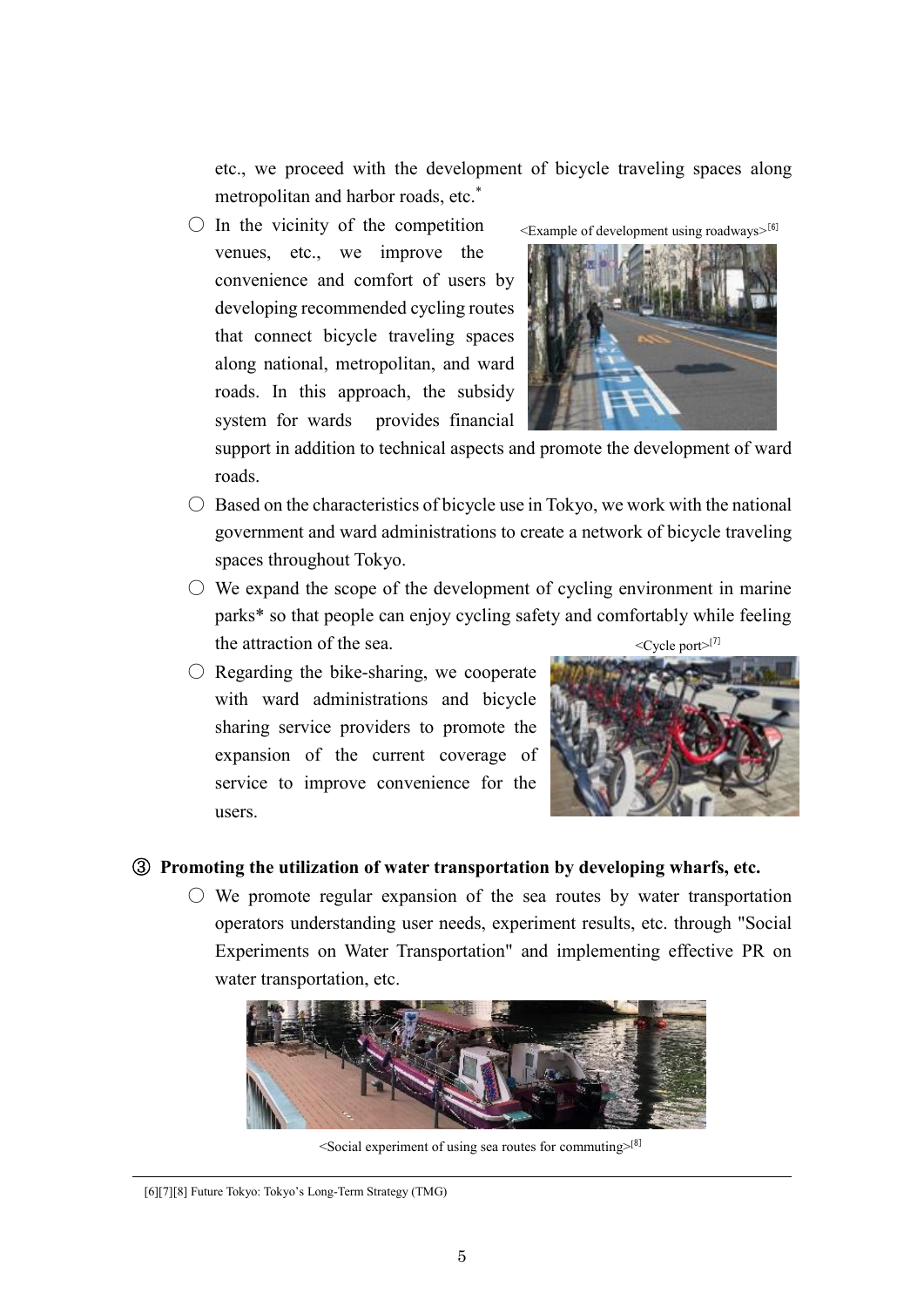- $\bigcirc$  By promoting the creation of new sea routes, etc., we vitalize water transportation as a familiar means of transportation for tourism and travel, and stimulate demand through the creation of liveliness around the wharfs.
- $\circ$  At the wharfs which serve as a base of water transportation, we further promote the free access to public piers and utilization of disaster prevention wharfs, increase guidance signs, etc., from the nearest station and nearby facilities in cooperation with local ward administrations and related organizations.
- $\bigcirc$  We opened the newly-constructed dock at the Hinode Terminal to water transportation operators, and promoted the activation of water transportation through cooperation in the development of passenger waiting areas and lively open spaces and various events conducted by private companies.
- $\bigcirc$  We enhance the water transportation network that connects waterfront bases by installing new wharfs where people gather lively.
- $\circ$  Through the integrated development including waterfront spaces at the water transportation terminal along the Sumida River, which serves as a transfer base to the Nihonbashi River, and at Daiba and Hinode, etc., we create a new flow of people and revitalize the waterfront area.
- $\circ$  Centering on the Sumida River, we promote initiatives such as the improvement of access from the bridge along the river, continuation of terraces, development of nighttime lighting, strengthening of the flow of people in the waterfront area leading to the Tokyo Bay area, and progression of the leading project in the "Lively Guidance Area\* ".
- $\circ$  We implement the formation of waterfront landscape in the area where many tourists gather along the Nihonbashi River and the Kanda River.
- $\circ$  We create lively waterfront by encouraging private companies to use waterfront spaces by increasing the usage results of the special zones system, including Kawa Terrace (river terrace) and open-air cafes.
- $\circ$  Regarding marine parks, we promote development for new opening, and redevelopment of existing parks that serve as a competition venue of the Tokyo 2020 Games or a travel route for spectators.
- $\circlearrowright$  We promote efforts to create liveliness in cooperation with private companies at marine parks.
- $\circ$  We promote greening of waterfront spaces such as waterfront areas and rivers to further enhance the water and green network.
- $\circ$  In September 2020, the Tokyo International Cruise Terminal that can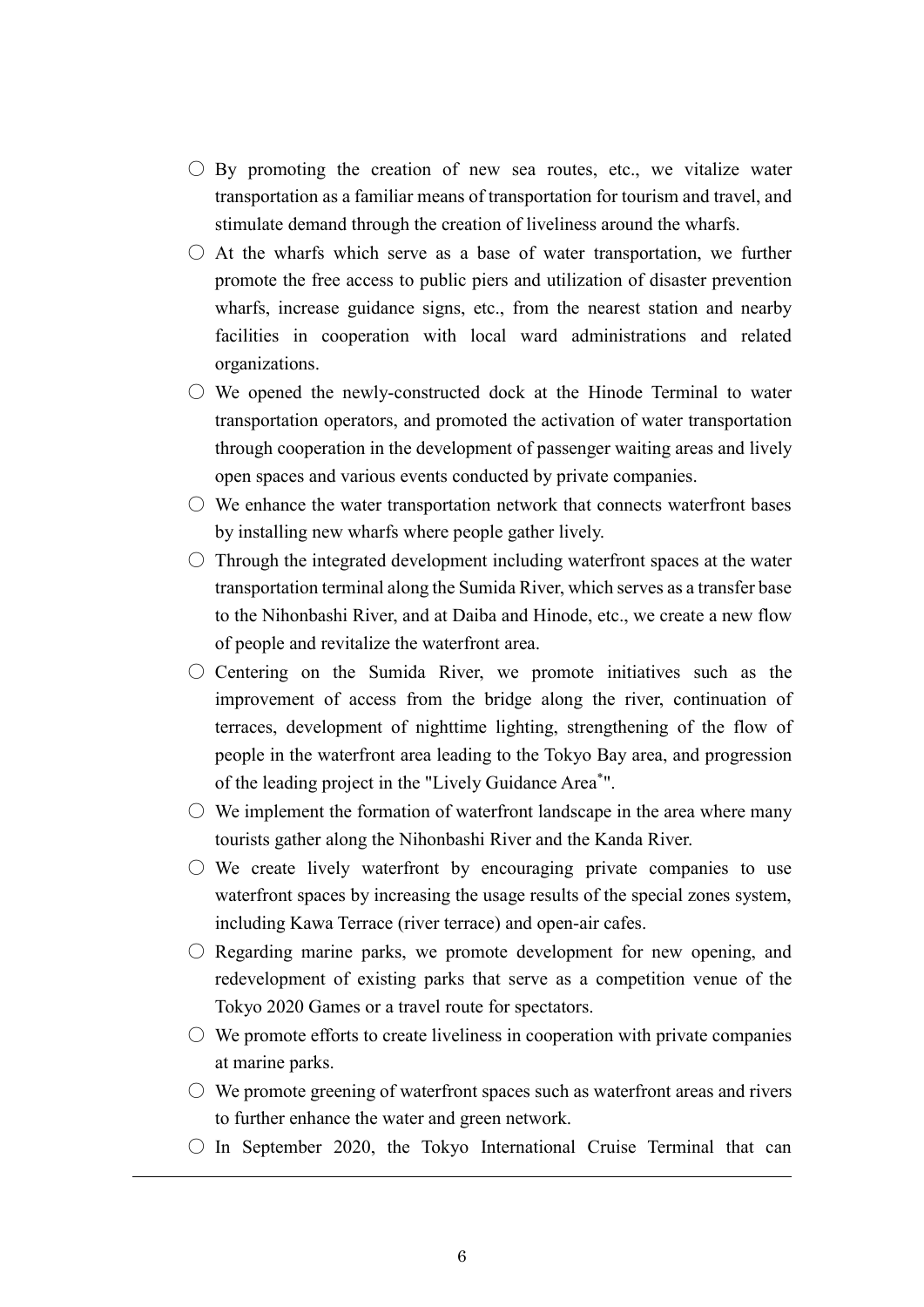accommodate the world's largest cruise ships opened in the new Tokyo waterfront subcenter. By posting ads on foreign cruise magazines and distributing videos, we transmit the attractions of Tokyo and the Tokyo Port effectively.

 $\circlearrowright$  We collaborate with the designated administrator of the Tokyo International Cruise Terminal to introduce Japanese culture and hold receptions and other events to entertain visitors to Japan. We also work to realize smooth acceptance operations of passenger ships using ICT, etc.

#### **(5) Benefits**

The following achievements will enhance access to the waterfront area, leading to the improvement of the transportation convenience in the bay area.

In addition, the development of the environment for bicycle use will allow any pedestrians, bicycles, and cars to pass safely and without anxiety, promote the utilization of environmentally friendly bicycles, and contribute to  $CO<sub>2</sub>$  reduction, which will also lead to the health promotion of citizens.

Furthermore, the facilitation of travel among sightseeing spots by bicycle and the creation of liveliness around the wharfs will contribute to tourism promotion.

- $\circ$  The BRT will be operated to strengthen transportation between the center of Tokyo and the waterfront areas.
- $\bigcirc$  The Ring Road No.2 opens.
- $\circ$  The bicycle traveling spaces will be developed.
- $\circ$  The usage area for bike-sharing will expand.
- $\circ$  The water transportation that enhances Tokyo's attractiveness will be activated, and the sea routes connecting the center of Tokyo, the waterfront areas, and Haneda will become established as a familiar means of transportation for tourism and travel.
- $\circlearrowright$  Constant liveliness along the Sumida River will be created in the four areas of Asakusa, Ryogoku, Tsukuda / Etchujima, and Tsukiji.
- The Ryogoku River Center will start operation.

#### **4. Facts and figures**

|                                          | Strengthening of the   • The "BRT business plan for connecting the center of |
|------------------------------------------|------------------------------------------------------------------------------|
|                                          | connection between Tokyo and the waterfront areas" was revised (August       |
| the center of Tokyo $\vert 2018 \rangle$ |                                                                              |
|                                          | and the waterfront $\cdot$ The name "Tokyo BRT" was decided (November        |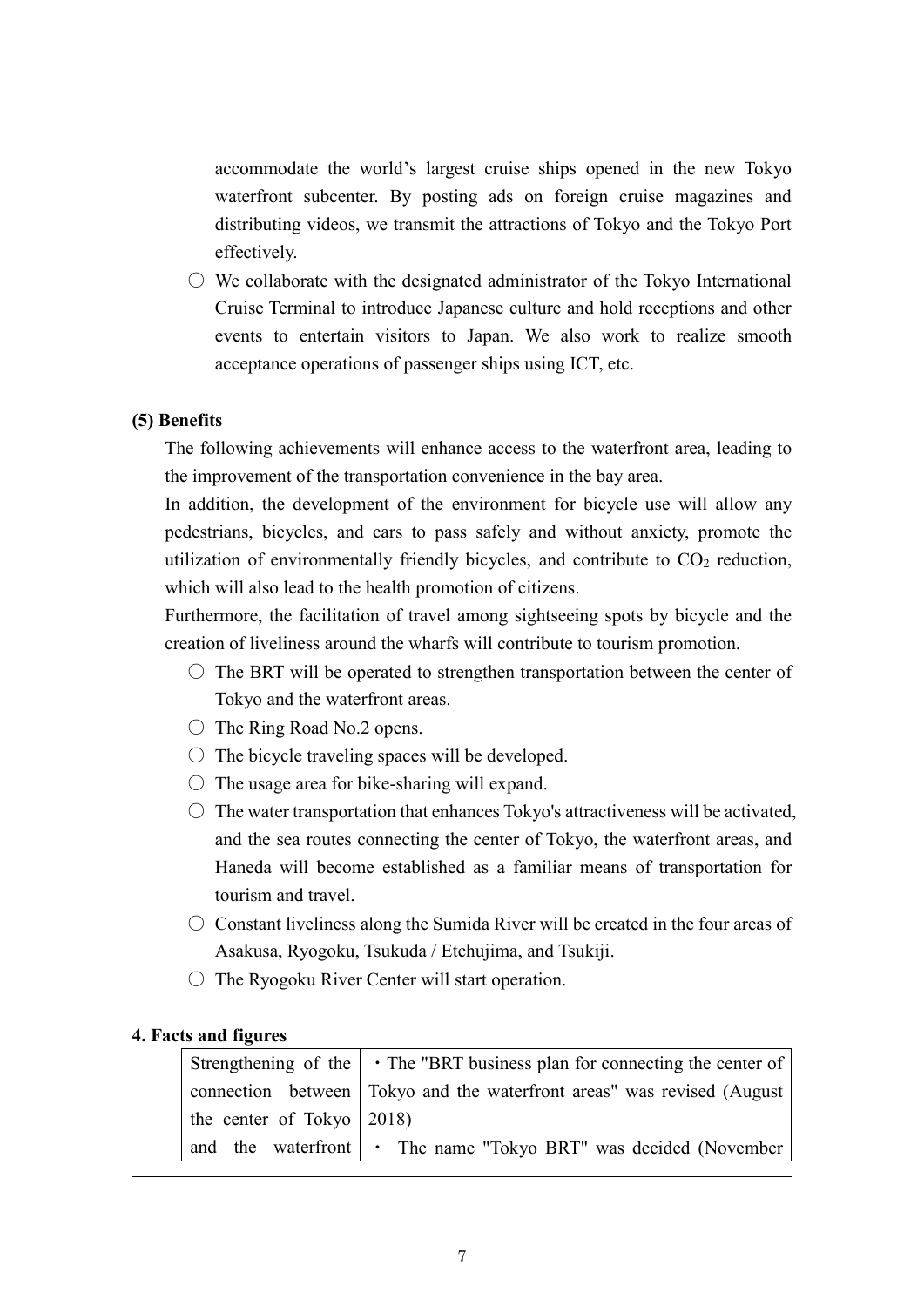| areas                | 2018)                                                        |
|----------------------|--------------------------------------------------------------|
|                      | The design of symbol marks, stopping facilities,             |
|                      | vehicles, etc. were determined (January 2019)                |
|                      | Designing of stopping facilities and terminals was           |
|                      | implemented in anticipation of the start of pre-operation    |
|                      | in FY2020                                                    |
|                      | · Start date of the pre-operation (1st stage) was            |
|                      | announced (February 2020)                                    |
|                      | • In consideration of the spread of COVID-19, the pre-       |
|                      | operation, which was scheduled to start on May 24,           |
|                      | 2020 (Sunday) was postponed                                  |
|                      | • Pre-operation ( $1st$ stage) started on October 1, 2020    |
|                      | (Thursday)                                                   |
| Development of the   | The overground part of the Ring Road No.2 opened             |
| Ring Road No.2       | (between Toyosu and Tsukiji) (March 2020)                    |
| Development of the   | The development of approx. 257 km of priority                |
| bicycle traveling    | development sections, etc. completed (in total)              |
| space                | The development of approx. 164 km of the bicycle             |
|                      | recommended route completed (in total)                       |
| Expansion of the use | Wide-area mutual utilization was implemented in 19           |
| of bike-sharing      | wards and 7 cities in Tokyo (January 2021)                   |
| Revitalization<br>of | Information collection of migration spots<br>$\bullet$<br>in |
| water transportation | waterfront areas and migration spots around wharfs           |
| in order to enhance  | connected to the water transportation service                |
| the appeal of Tokyo  | · A pamphlet " OZ Magazine Special Edition" for              |
|                      | PR was issued, information posted on the Tokyo water         |
|                      | transportation website was enhanced, and events were         |
|                      | noticed on the Tokyo water transportation SNS account        |
|                      | · "Nihonbashi Theatrical Tour Special Cruise", a             |
|                      | nighttime planned cruise, and planned tours in               |
|                      | collaboration with events of the Tokyo Hinode Pier were      |
|                      | implemented                                                  |
|                      | • Collaboration events with waterfront lines using           |
|                      | "Hashidanshi" contents                                       |
|                      | • "Comfortable commuting by water transportation in          |
|                      | mid-summer", a social experiment of commuting by             |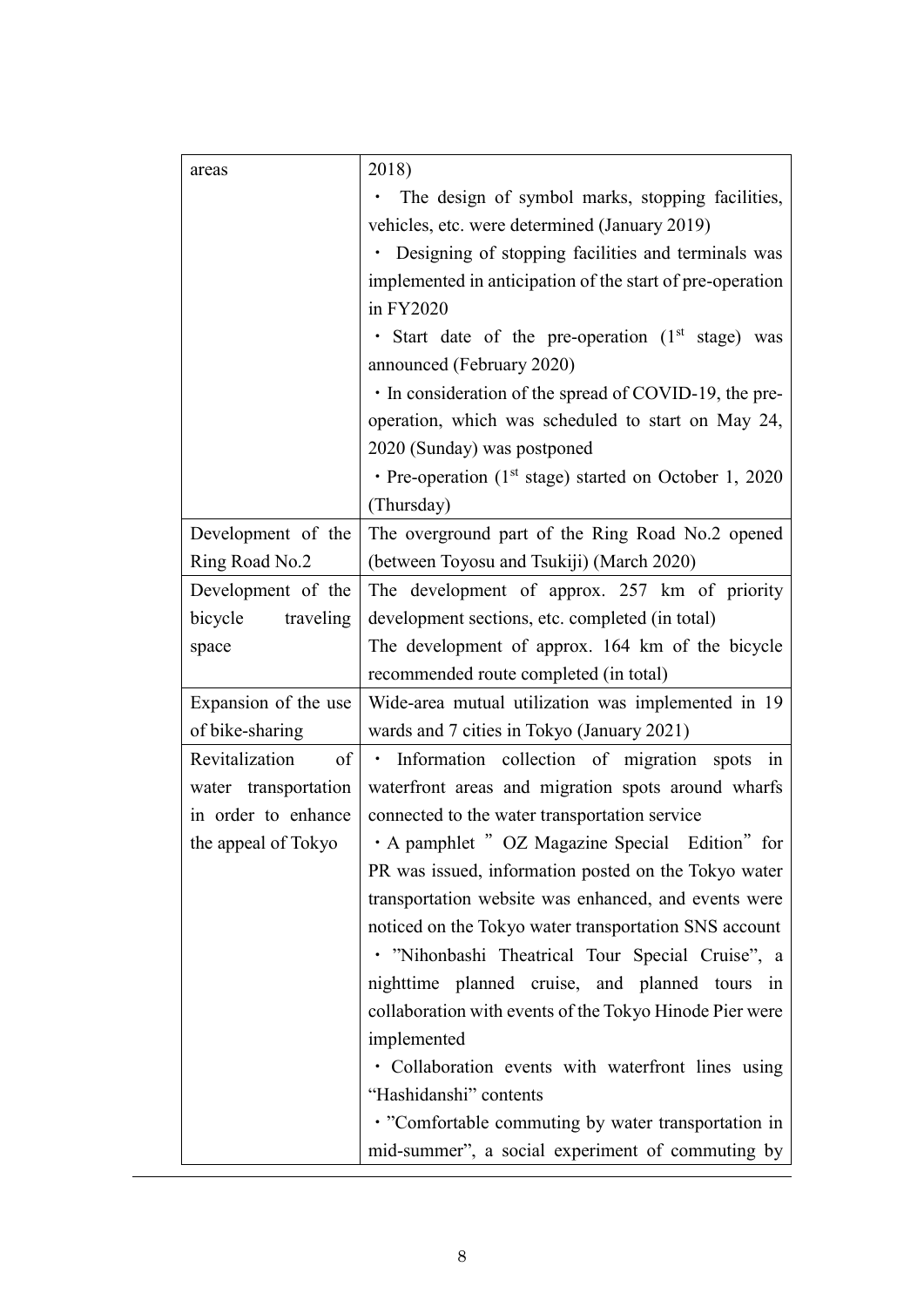|                         | water transportation, was implemented                         |
|-------------------------|---------------------------------------------------------------|
|                         | · Questionnaire survey results and aggregate results of       |
|                         | the social experiments were analyzed, and outsourcing         |
|                         | of survey on the use of water transportation was              |
|                         | implemented                                                   |
|                         | · Planned tours in collaboration with events, etc., were      |
|                         | operated                                                      |
|                         | Examination and test installation of information              |
|                         | signage regarding piers (Takeshiba, Ariake, Hinode)           |
|                         | In order to expand the piers, the development at<br>$\bullet$ |
|                         | Odaiba completed, development of Uminomori started,           |
|                         | and surveys, etc. were conducted at other places (6           |
|                         | places)                                                       |
|                         | · Public piers were opened (at 6 places in total) (April      |
|                         | 2021)                                                         |
|                         | · Disaster prevention piers were opened to the public         |
|                         | (at 6 places in total) (April 2021)                           |
|                         | The development of small ship terminals, etc.                 |
|                         | completed (Hinode)                                            |
| Promotion<br>of the     | In order to create liveliness in each area, coordination      |
| constant creation of    | with related organizations, etc. was implemented              |
| liveliness<br>the<br>in |                                                               |
| Sumida River            |                                                               |
| Development of the      | The development of the Ryogoku River Center was               |
| River<br>Ryogoku        | completed (as of November 2020)                               |
| Center                  |                                                               |

(Items in the table are achievements to March 2020 unless otherwise noted)

# **5. Explanation of Terms**

| <b>BRT</b>   | An abbreviation for Bus Rapid Transit. A new public        |
|--------------|------------------------------------------------------------|
|              | transportation system that has transportation capabilities |
|              | and functions comparable to trams and new transportation   |
|              | systems with flexibility thanks to adopting articulated    |
|              | buses, IC card systems, etc.                               |
| Bike-sharing | A service using shared bikes that allows users to rent and |
|              | return bicycles at different docking stations established  |